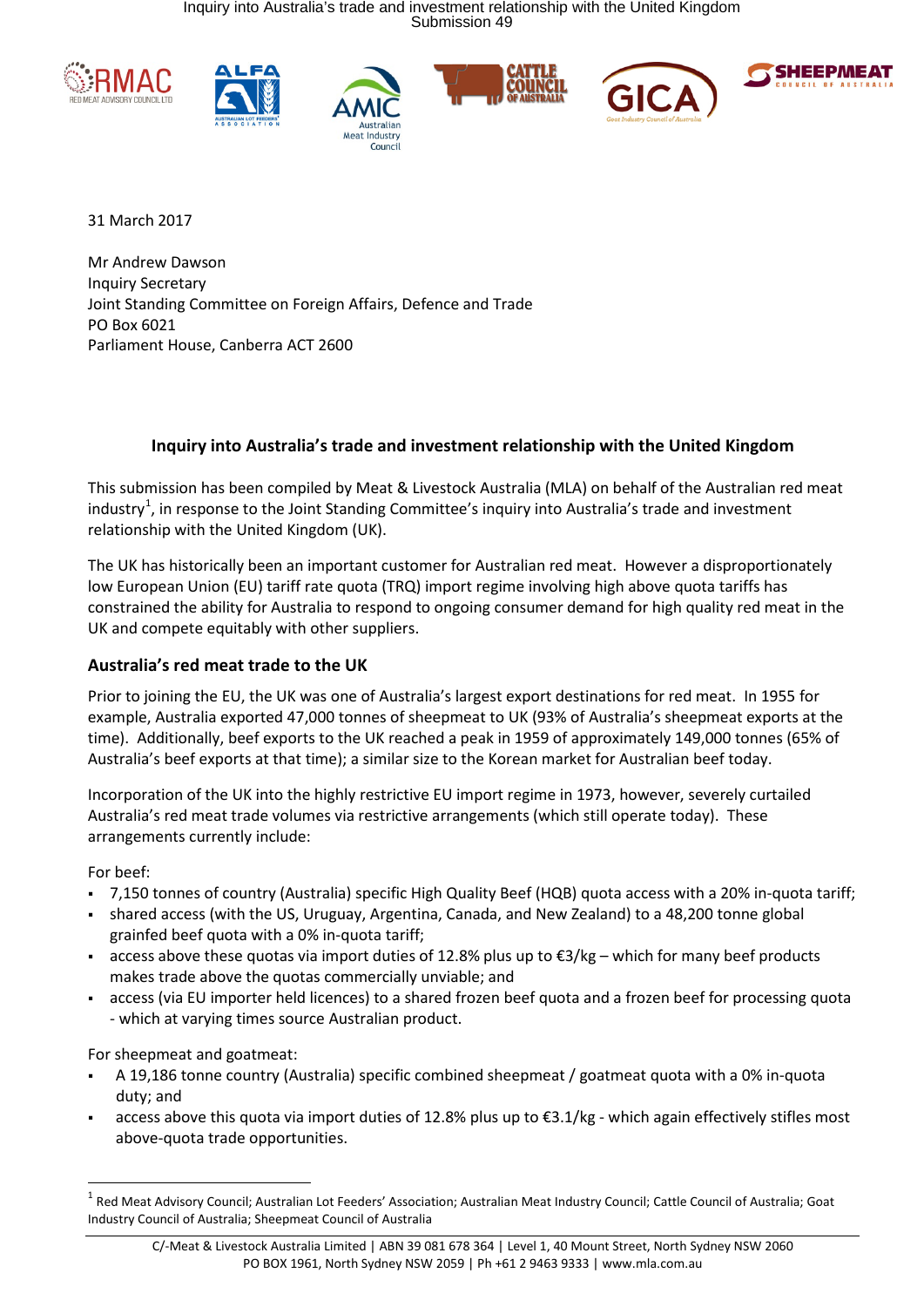Additional products:

- for offal, tariffs of 12.8-15.4% and / or up to €3/kg apply;
- for co-products, tariffs of up to 16.6% or  $\epsilon$ 3/kg apply;
- for prepared meat tariffs of up 16.6% or  $€3/kg$  apply; and
- some live animal tariff lines also incur duties of 3.2-10.2% and / or €80.5-93.1/100kg.

### **Australia's current trade and investment relationship with the UK**

The UK imported 243,250 tonnes of beef and 87,337 tonnes of sheepmeat in 2016 to feed its growing population of 64 million. However, Australia's market share represents just 5% (or 15,897 tonnes in 2016) of the UK's total red meat imports (including EU and non-EU).

For Australian beef; 7,699 tonnes was exported to the UK out of Australia's total exports of 20,841 tonnes to the EU in 2016 (consisting of 15,980 tonnes of high quality grainfed beef and 4,862 tonnes of high quality grassfed beef). Over the past decade Australian beef has represented on average, only 2% of all UK's beef imports (approximately 67% of imports are from Ireland).

For Australian sheepmeat; 12,378 tonnes was exported to the UK out of Australia's total exports of 16,471 tonnes to the EU in 2016 (consisting of 11,512 tonnes of lamb and 4,959 tonnes of mutton). Over the past decade, Australian sheepmeat has represented, on average, only 13% of the UK's sheepmeat imports (approximately 73% of imports are from New Zealand). There were no shipments of Australian goatmeat to the UK in 2016.

Despite low volumes into the EU overall, the UK remains Australia's single largest market for beef and sheepmeat exports within the EU, importing 46% of beef and 75% of all Australian sheepmeat exports to the region. Additionally, the EU (currently including the UK) is Australia's highest value beef export market on a per tonne basis - reaching \$13,430/tonne in 2016, almost double the global average.

#### **Implications for Australia's trade relationship subsequent to the UK's exit from the EU**

Brexit provides an unprecedented opportunity for the Australian red meat industry to enhance its trading relationship with the UK. Capitalising on import reform opportunities in a timely manner (i.e. a re-examination of the previously mentioned EU access arrangements) will help position the Australian red meat industry for more competitive access and set up an advantageous trading regime for years to come.

The decision to depart the EU will require the UK to develop a trading regime incorporating its own World Trade Organisation (WTO) tariff schedule as well as adjusting its bilateral relations accordingly.

In both instances, a more liberalised UK import regime than is currently in place, would deliver substantial advantages not only to the Australian red meat industry but to UK importers, wholesalers, distributors, foodservice and retail operators as well as consumers – all of whom value Australia's beef and sheepmeat products for their consistent and predictable quality.

With the UK being an importer of high quality food products, our industry is ideally positioned to help meet future demand, providing the construct of the import regime is similarly supportive. Our aim is to continue to provide the UK with the choice of a range of superior imported beef, veal, lamb, mutton and goat meat products - via helping to fill a portion of the gap between UK domestic red meat production and projected consumer consumption requirements.

Australian red meat industry priorities for enhanced trade into the UK therefore include:

- facilitation of access to ensure existing trade to the UK continues in light of the disruptive political environment;
- securing more liberalised access as the UK constructs its new post-Brexit import regime; and
- advocating the swift commencement of an Australia-UK Free Trade Agreement (FTA) in order to procure long-term preferential access - which would be a substantial improvement on the current punitive arrangements.